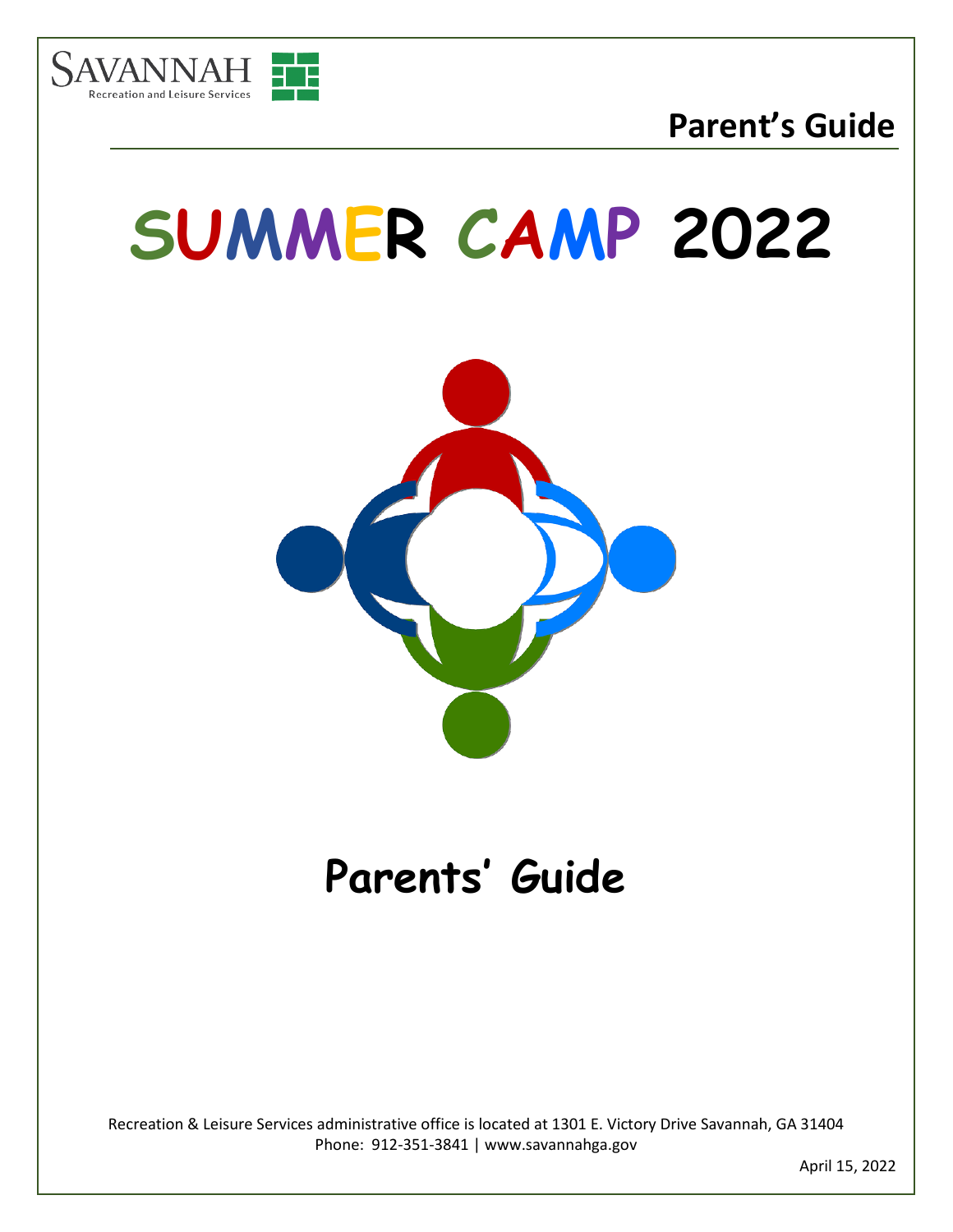# **SUMMER CAMP 2022**

#### **Camp Registration and Fees**

This year's Summer Camp will be offered for 8 weeks, starting May  $31^{st}$ , and run until July 22<sup>nd</sup> for ages 6–13-year-old. The cost will be \$40 a week for city residents and \$60 a week for non-city residents. Financial assistance is available for those who need it. Priority placement is given to City of Savannah residents. Non-residents will be placed on a waiting list and contacted the week before Camp about availability. Camp registrations will be accepted on a first-come/firstserved basis for each week of Camp. All Campers must be registered by their legal parent or guardian. Summer lunch is included with the Camp.

| Location                     | Contact No.  | Location                  | <b>Max</b> |
|------------------------------|--------------|---------------------------|------------|
|                              |              |                           | Capacity   |
| Eastside Center              | 912.651.6807 | 415 Goebel Ave.           | 100        |
| <b>Tompkins Center</b>       | 912.651.6789 | 2333Ogeechee Rd.          | 100        |
| WW. Law Center               | 912.651.6787 | 900 E. Bolton St.         | 100        |
| <b>Windsor Forest Center</b> | 912.921.2105 | 414 Briarcliff Circle     | 100        |
| Carver Center                | 912.650.7816 | 905 Collat Ave.           | 40         |
| <b>Crusader Center</b>       | 912.921.2103 | 81 Coffee Bluff Villa Rd. | 40         |
| Liberty City                 | 912.652.3804 | 1401 Mills B. Lane Blvd.  | 40         |
| <b>Tatemville Center</b>     | 912.691.6289 | 333 Coleman St.           | 40         |
| <b>Tremont Center</b>        | 912.651.4252 | 2015 Paige Ave            | 40         |

#### **Camp Fees must be paid by 12:00 noon the Friday prior to the week of Camp.**

Reduced Fees are available for eligible children. Complete the Reduced Fee Program Application for consideration. **NO CASH** is accepted. Money orders and checks are accepted at camp locations. Make checks and/or money orders payable to the City of Savannah. Please notify the Camp Staff at your Camper's location if he/she will not be able to attend. **Full refunds will be given only when a child has not participated in any days of the camp session**. Partial participation will **not** result in a refund.

#### **Camp Locations & Camp Sizes**

Along with a fun and fulfilling camp experience, the City's Recreation and Leisure Services plans this year's youth summer camp with safety in mind. To accommodate social distancing, Youth Summer Camps will be limited to the following locations where Campers can be safely distanced and seamlessly engage in outdoor and indoor camp activities. Camp sizes have also been reduced to ensure. Campers can maintain 5-6 feet between Campers and Camp Counselors. Camp locations and sizes are listed in the table.

#### **Camper Clothing/Attire**

Campers should wear comfortable clothing suitable for outdoor activities in warm summer weather. Athletic shoes/sneakers or other heel and toe-in, soft/rubber sole shoes are permitted. **Sandals, flip-flops, slides, and other open-toe/heel shoes are NOT permitted**. Clothing shall be free from words, slogans, or pictures that advertise drugs, alcohol, or sex, contain vulgar or offensive writing, racial slurs, suggestive pictures, or emblems that refer to membership in a gang. Campers should also avoid wearing jewelry. *To increase family safety in the home, Parents are also urged to have Camper's remove camp clothing once they return home and wash/launder all camp clothes before wearing again.*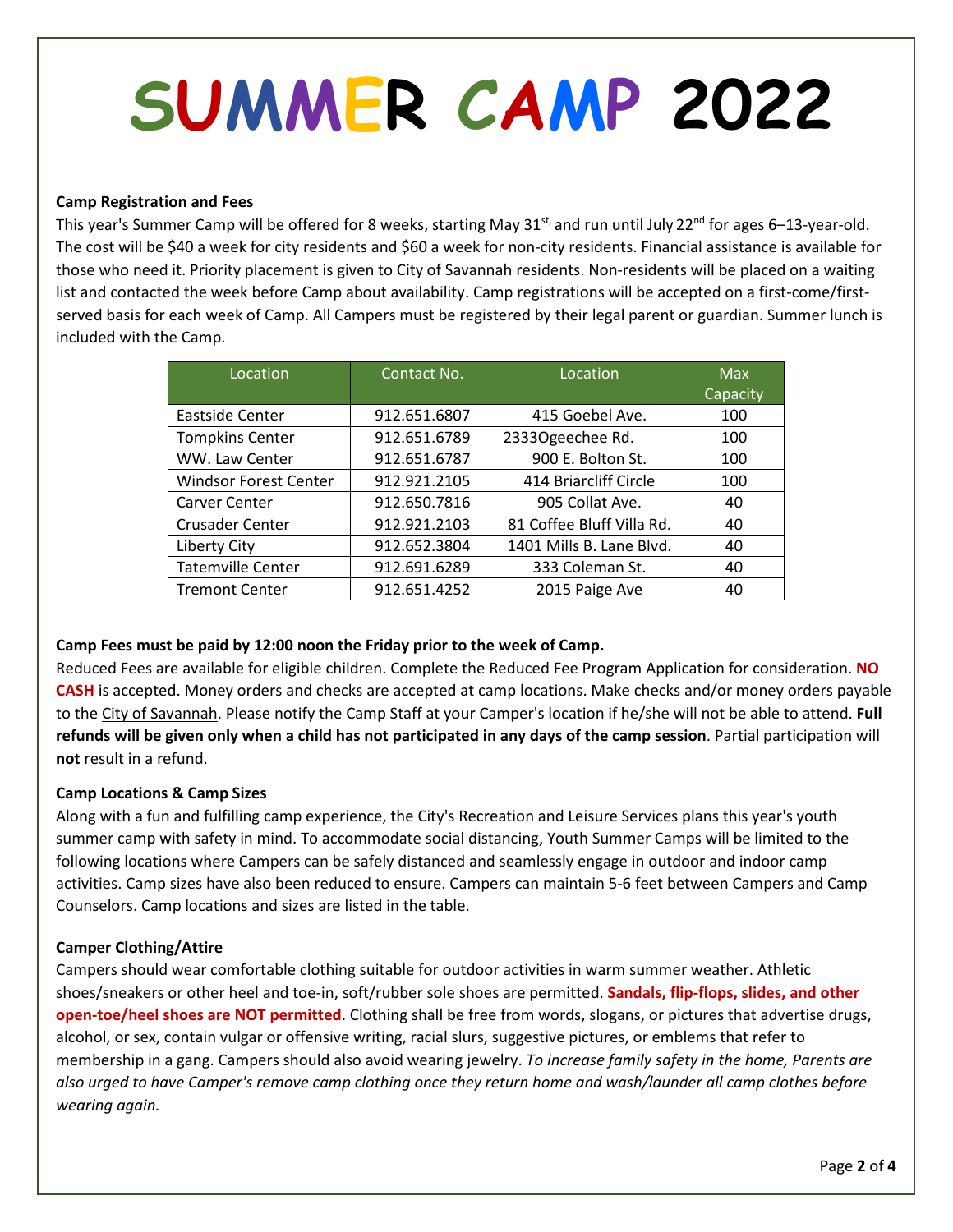#### **Camper Belongings**

To minimize the number of objects in Camp, Campers may bring ONE small bag/backpack with snacks, sunscreen, travelsize hand sanitizer, and swimsuit and towel (on designated camp days). All objects must be labeled with the Camper's name. Campers may **NOT** bring personal toys, games, electronics, or other objects of value. If brought to Camp, these items will be confiscated. The City of Savannah will not be responsible for any lost, damaged, or stolen belongings.

#### **Field Trips/Outings**

Our summer day camp will have a series of field trips planned for the summer. Staff will let participants know and parents know the schedule of field trips when camp starts this summer.

#### **Who to Contact When You Have Questions?**

The Recreation and Leisure Services Administrative Office phone number is 912.351.3841. However, please call the Site Supervisor at the phone number listed in the previous Campsite table for questions related to your Camper's site or camp activities.

#### **Safety Requirements for Parents and Campers**

- **Drop Off/Pick Up**: Campers may be **dropped off between 8:00 a.m. and 9:00 a.m**.
	- o Camp will **end at 5:00pm. All Campers must be picked up from Camp by 5:00 p.m**. *Late pick-up will result in additional charges of \$.50 per minute.* Late fees must be paid prior to the child re-entering Camp. Once a child is signed into Camp, the child cannot leave without an authorized adult signing him/her out of Camp unless the Parent signs a form giving the child permission to exit on his/her own. Only participants ages 11-12 are eligible; ages 8-10 must be accompanied by an eligible sibling aged 11 and up.
- **Face Coverings**: Masks will be optional for staff and campers.
- **Hand Washing/Sanitizer**: Campers are encouraged to use hand sanitizer upon entry into the Camp facility and frequently wash their hands throughout the day with soap and water for at least 20 seconds or use hand sanitizer. *If you send your Camper with his/her bottle of hand sanitizer, please ensure the hand sanitizer is in a travel-size container and labeled with your child's name*.
- **Health Etiquette**: Camp Staff will instruct and reinforce the importance of Campers covering coughs and sneezes with a tissue, throwing the used tissue in the trash, and washing/sanitizing their hands. If a tissue is not available, campers will be taught to cough and sneeze into the inside of their elbow, which may be followed up with washing arms and hands.
- **Emergency Contact Information**: Parents **MUST** provide current, working phone numbers where the parent or other emergency contact can be reached in the event of an emergency.
- **Isolation Area for Sick Campers**: Campers who are sick or recently had close contact with a person with COVID-19 should stay home, monitor their health, and contact their physician as necessary for further guidance. For children who have entered Camp, Parents/Emergency Contacts will be notified immediately when a Camper is exhibiting COVID-like symptoms. The Camper will be placed in a separate room where Camp staff will monitor the Camper until the Parent/Emergency Contact arrives. **All children who exhibit COVID symptoms must be picked-up immediately after notification.**
- **Returning to Camp after Sickness/Exhibiting COVID-like Symptoms:** Campers may return to Camp once they are no longer experiencing symptoms. They must not have a fever for 72 hours.
- **Parent Responsibility to Inform Camp Staff of Campers Testing Positive for COVID-19**: *For the safety of all Campers and Staff, parents MUST notify Camp Staff of any Camper testing positive for COVID-19.* **Notification is REQUIRED** so that Camp Staff can implement additional safeguards, including notifying Parents of Campers who may have been in close contact with the Camper who tested positive.
	- o *Failure to notify Camp Staff of children who test positive for COVID-19 or providing misleading/dishonest information about the child's symptoms or exposure to other individuals with COVID-19 will result in removal from Summer Camp for the rest of the term.*